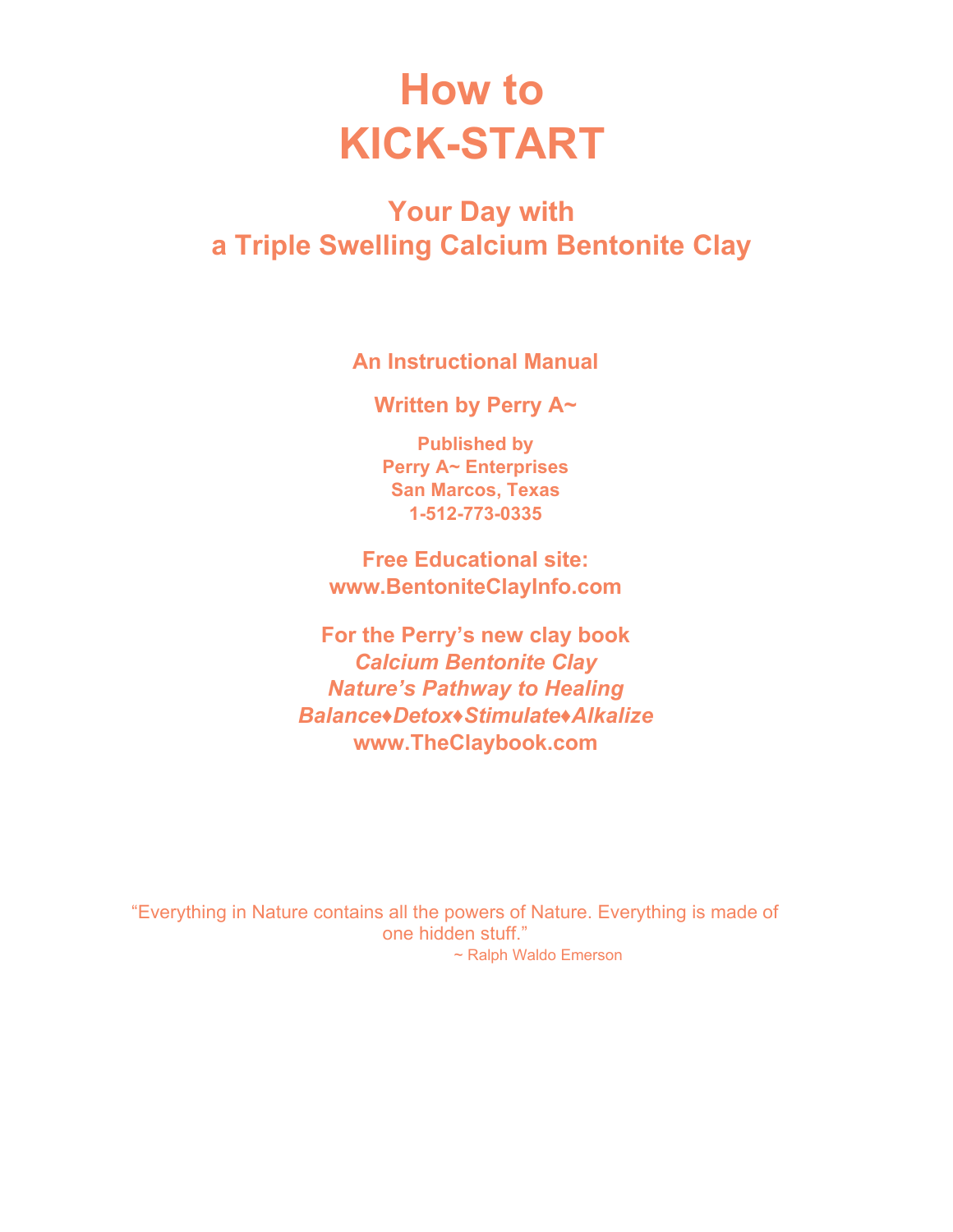Written by Perry A~

Published by Perry A~ & Enterprises San Marcos, Texas www.TheClayBook.com perrya@perrya.com 1-512-773-0335

© 2015 Perry A~

All rights reserved. No part of this book may be reproduced without the written permission from the publisher, except by a reviewer who may quote brief passages or reproduce illustrations in a review; nor may any part of this booklet be reproduced, stored in a retrieval system, or transmitted in any form or by any means, electronic or mechanical, including photocopying, recording, or by any information storage retrieval system, without permission in writing from the publisher.

> Printing History First Printing – November 2015

Information in this booklet is © Copyrighted and permission granted by the author of *Calcium Bentonite Clay Nature's Pathway to Healing Balance Detox Stimulate Alkalize*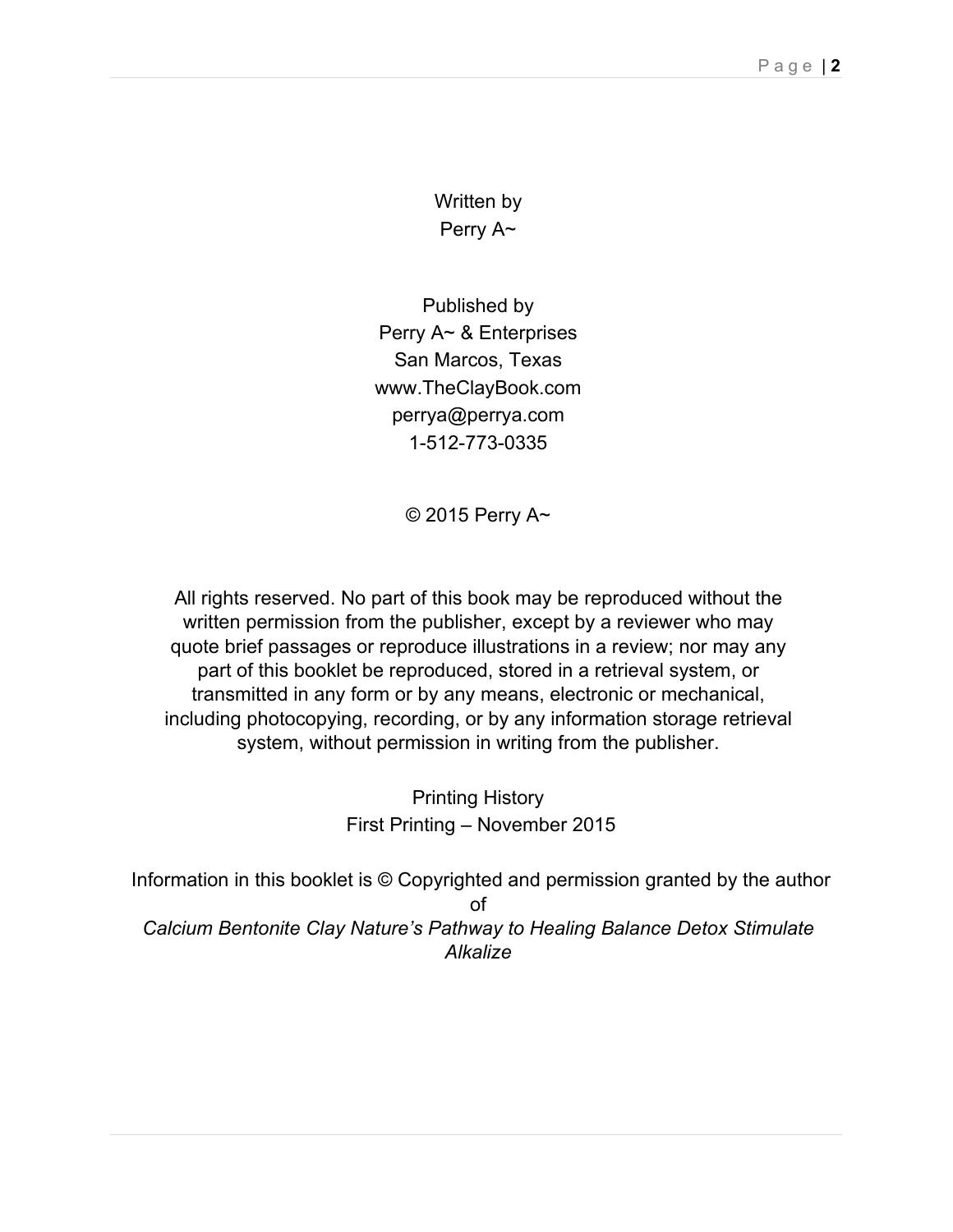# Table of Contents

| <b>TAKING CLAY INTERNALLY</b> |
|-------------------------------|
|                               |
|                               |
|                               |
|                               |
|                               |
|                               |
| <b>EYEWASH SOLUTION 8</b>     |
|                               |
|                               |
| CLAY FOR ENEMAS AND DOUCHES   |
|                               |
|                               |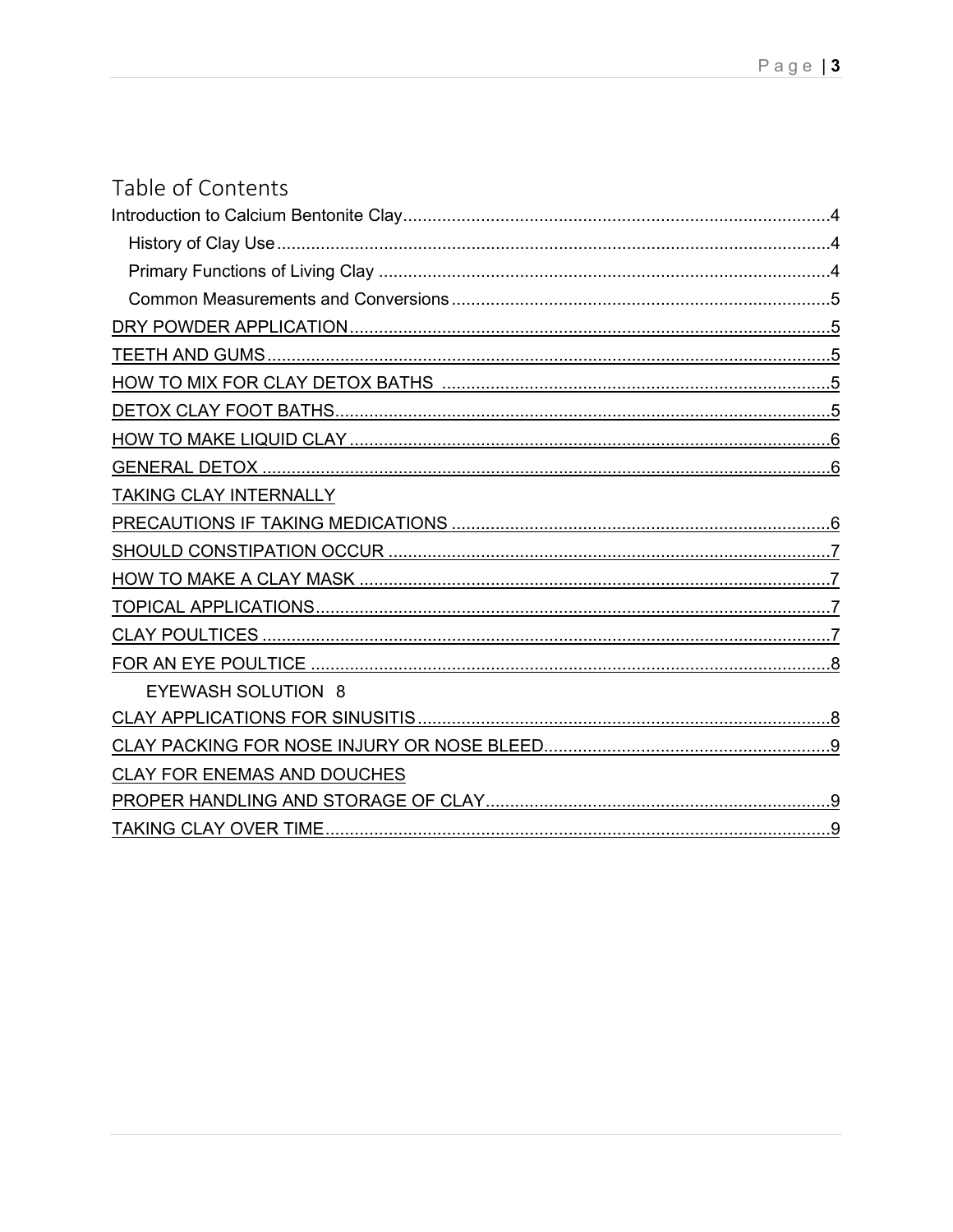# <span id="page-3-0"></span>**Introduction to Head to Toe Detox Calcium Bentonite Clay**

Welcome to a brief introduction to learning about 'living clay', a Calcium Bentonite Clay, as a support for balancing, cleansing, detoxing and speeding the healing process of the body. The information is taken from the book, *Calcium Bentonite Clay, Nature's Pathway to Healing*, a definitive guide to understanding and using a pure, natural, therapeutic clay.

The Smectite family of clays, which include Bentonites, are called 'living clays' because of their ability to make chemical changes. A Living Clay is one capable of change through balancing, transforming, stimulating and the interactive exchanging of elements and energy. Smectites are capable of both adsorption and absorption, demonstrating the highest Cation Exchange Capacity and the largest surface area of all Clay families. This Cation Exchange takes place in the adsorption layer of the clay molecule.

A weathered volcanic ash, clay is a compound of 70-90 pure trace minerals in natural oxide forms. Its negative electro-magnetic charge gives it a strong vacuum-like ability to capture and discharge the positively charged viruses, bacteria, molds, yeasts, infections and poisons, from the body.\*

It has the ability to cleanse and detox internally and externally, while at the same time bringing balance and equilibrium to the body through its 9.7 pH and its homeostatic ability. Reference *Calcium Bentonite Clay, Nature's Pathway to Healing* for a more detailed explanation.

That being said, know that all clays are different in their mineral percentages, their actions and purity. It is very important to know your clays. For more detailed information read 'Criteria for Selecting a Quality Healing Calcium Bentonite Clay' on www.BentoniteClayInfo.com.

Simply put, Calcium Bentonite Clays are catalysts that supports healing without dangerous side effects. It is used by naturopaths, chiropractors, dentists, massage therapists, holistic healers, and medical doctors for its amazing healing abilities. Protocols suggested in this booklet are those most frequently recommended by practitioners.

# <span id="page-3-1"></span>**History of Clay Use**

Clays have been used by indigenous tribes since before recorded history. Their medicine men used it for healing and drawing out poisons from snake and insect bites, healing wounds, and as an aid to pregnancy. The Christian Bible also makes reference of clay's ability to heal.

# <span id="page-3-2"></span>**Primary Functions of Head to Toe Detox Clay**

 $Balance - It is homeostatic and strikes to return the body to a state of wellness.$ 

Detoxify – Whether used internally or externally, its strong negatively charged ions pull, hold, and capture positively charged toxins.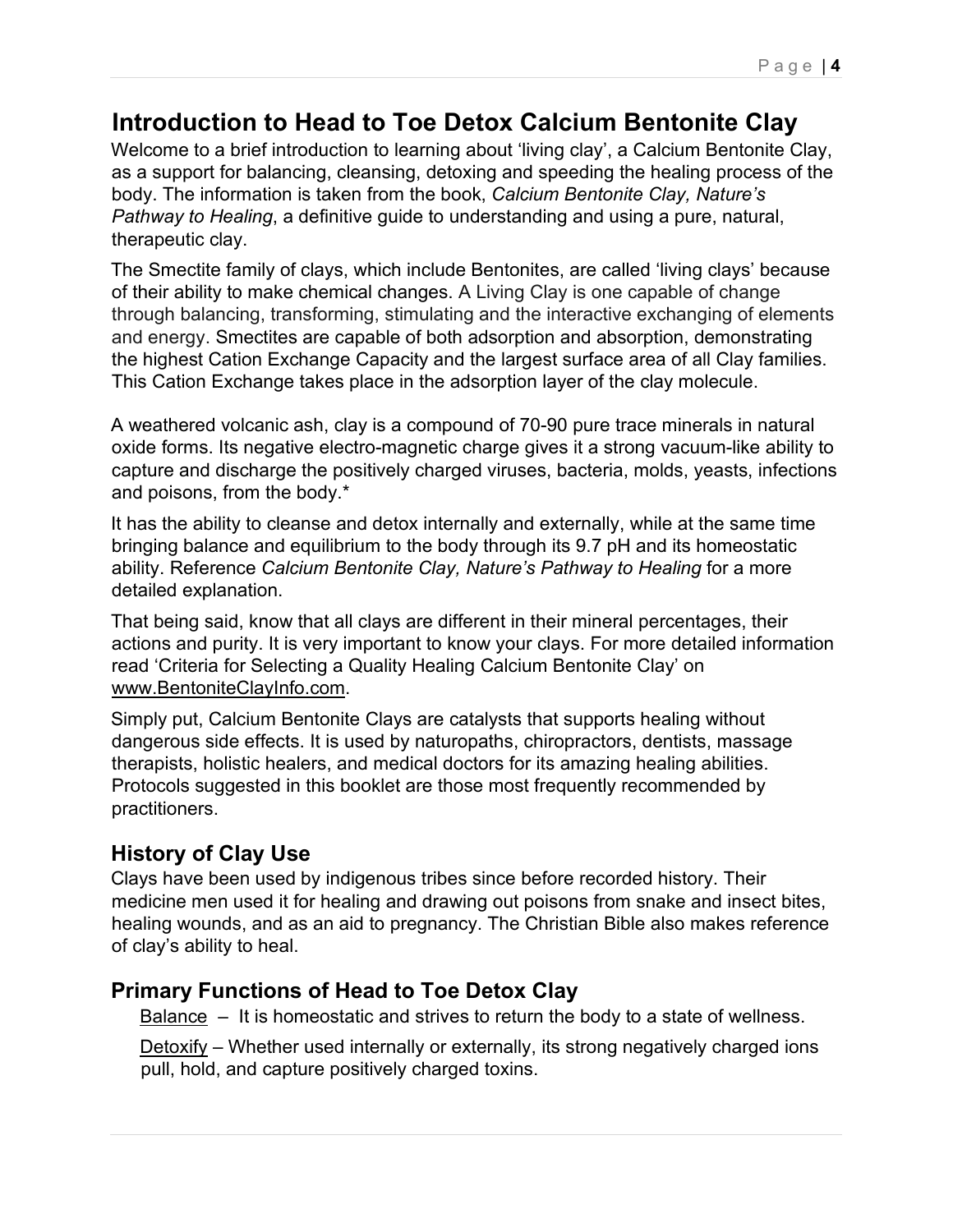Stimulate – It draws blood flow, oxygen and circulation for cellular repair.

Alkalize – It has a pH of 9.7.

Never underestimate what clay can do, directly or indirectly, to support good health.

# **HOW TO MIX AND USE HEAD TO TOE DEOX CLAY FOR MULTIPLE USES**

# <span id="page-4-0"></span>**Common Measurements and Conversions**

When mixing, keep in mind the following: 1

Tbsp.  $=$  3 teaspoons (tsp.)

1 ounce (oz.) = 2 Tablespoons (Tbsp.)

1 cup  $(C) = 8$  oz.

# <span id="page-4-1"></span>**DRY POWDER APPLICATION**

 The dry powder Calcium Bentonite Clay application is the most basic. Simply apply dry powder by hand in the amount indicated by the treatment modality. Dry powder clay is excellent for open, bleeding wounds and oozing rashes. Packing a wound with the dry powder will help stop the bleeding and keep it from becoming infected. It is also beneficial for treating gums, tooth problems and for brushing teeth.

# <span id="page-4-2"></span>**TEETH AND GUMS**

The first line of action involves brushing the teeth daily with Calcium Bentonite Clay. Use clay powder. The clay is absorbent, and it helps harden the enamel while it aids in gum tissue repair. Furthermore, if used regularly, it helps to prevent gum recession.

At bedtime pack your gums with clay powder. Do this by loading the toothbrush handle or a popsicle stick with powdered clay and gently depositing it between the teeth and gums. Your saliva will stick the clay to your teeth and gums. Leave overnight. As a preventative measure, swish liquid clay in your mouth 2 times a day. These actions will pull out bacteria lodged in your gums and tighten the gum pockets to your teeth.

Drink 2 ounces of liquid clay twice daily, away from oral medications as needed.

# <span id="page-4-3"></span>**HOW TO MIX FOR CLAY DETOX BATHS**

- In a blender to 3 cups of water, add 1-2 cups of dry clay cover with more water until within an inch of the top. Blend on high for 30 seconds.
- Pour the mixture into the bathtub and rinse the blender with water. Before getting into the bath wash the blades of your blender.
- Soak for 20-30 minutes submerging as much of the body as possible. Keep the water circulating by stirring. Relax and enjoy.
- No need to rinse off, just dry off and notice how soft your skin feels. Baths in the evenings are preferred for a good night's sleep.

# <span id="page-4-4"></span>**DETOX CLAY FOOT BATHS**

When clay baths are not possible, prepare a foot soak.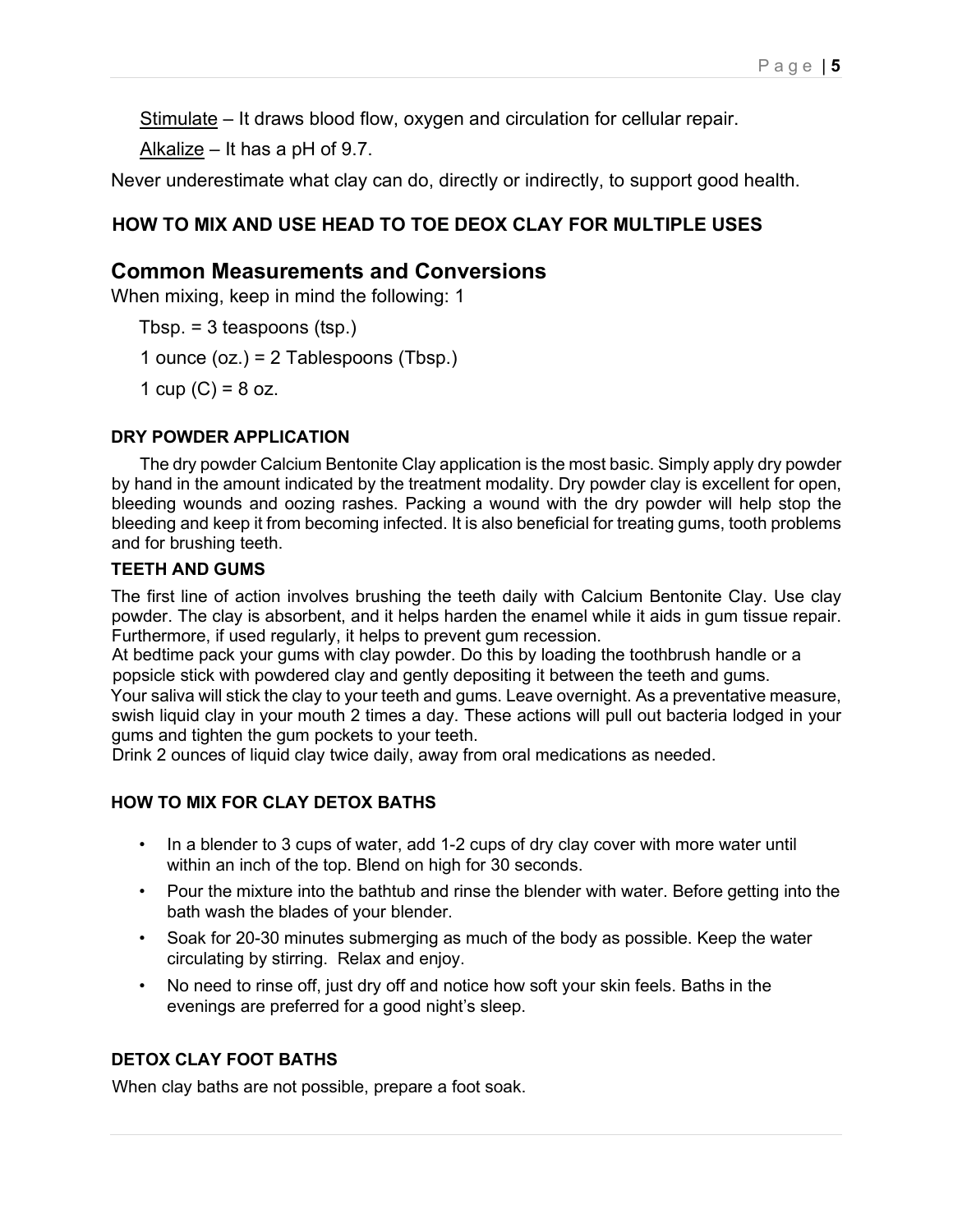- Mix the clay at a ratio of 1 cup clay powder sandwiched with 6 cups of water in a blender and blend well until it is lump free.
- Pour the mix into a plastic food grade container with warm water and soak your feet for 1 hour intervals. The mix may be used several times.
- Cover it with an air-tight lid between uses.

#### <span id="page-5-0"></span>**HOW TO MAKE LIQUID CLAY**

- In a blender: put 4 cups of water and add  $\frac{1}{2}$  of cup of Detox Powder Clay
- Blend on high for 30 seconds
- Pour into a quart glass or food grade plastic bottle with a plastic lid
- Keep on Kitchen Cabinet and take the amount for your needs

#### <span id="page-5-1"></span>**GENERAL DETOX**

The protocol most frequently suggested by practitioners is:

- Drink 2 oz. of liquid clay 3 times a day for 21 days, preferably on an empty stomach if you want the best cleansing effects.
- After 21 days find your maintenance level.
- After the initial cleanse the clay may be taken any time with or without food. One size does not fit all.
- If you have serious digestive issues you can gradually increase your amounts up to as much as

8 oz 3 times a day if needed. Always consult professional medical advice for specific conditions.

#### **TAKING CLAY INTERNALLY**

A clean, properly functioning digestive tract is paramount to our well-being. For internal cleansing and daily detoxing, take clay daily. Doing so will get your intestines clean and keep them that way.

It is important to take it in a liquid form rather than in a tablet or capsule. In a liquid or fully hydrated form, it is activated and ready to work immediately. Liquified Calcium Bentonite may be purchased or made from the clay powder. Clay begins working in the mouth and the life force energy of the clay will resonate with all the cells of the body immediately.

By taking it in capsule or pill form, you negate the benefits to the mouth, gums and esophagus. In addition, it will take fluids from the body to fully hydrate.

#### <span id="page-5-2"></span>**PRECAUTIONS IF TAKING MEDICATIONS**

Check with your pharmacist to determine whether clay will interfere with any medications. Ask your pharmacist how long it takes for the body to absorb the medication. Then allow that time to pass between taking your medication and the clay.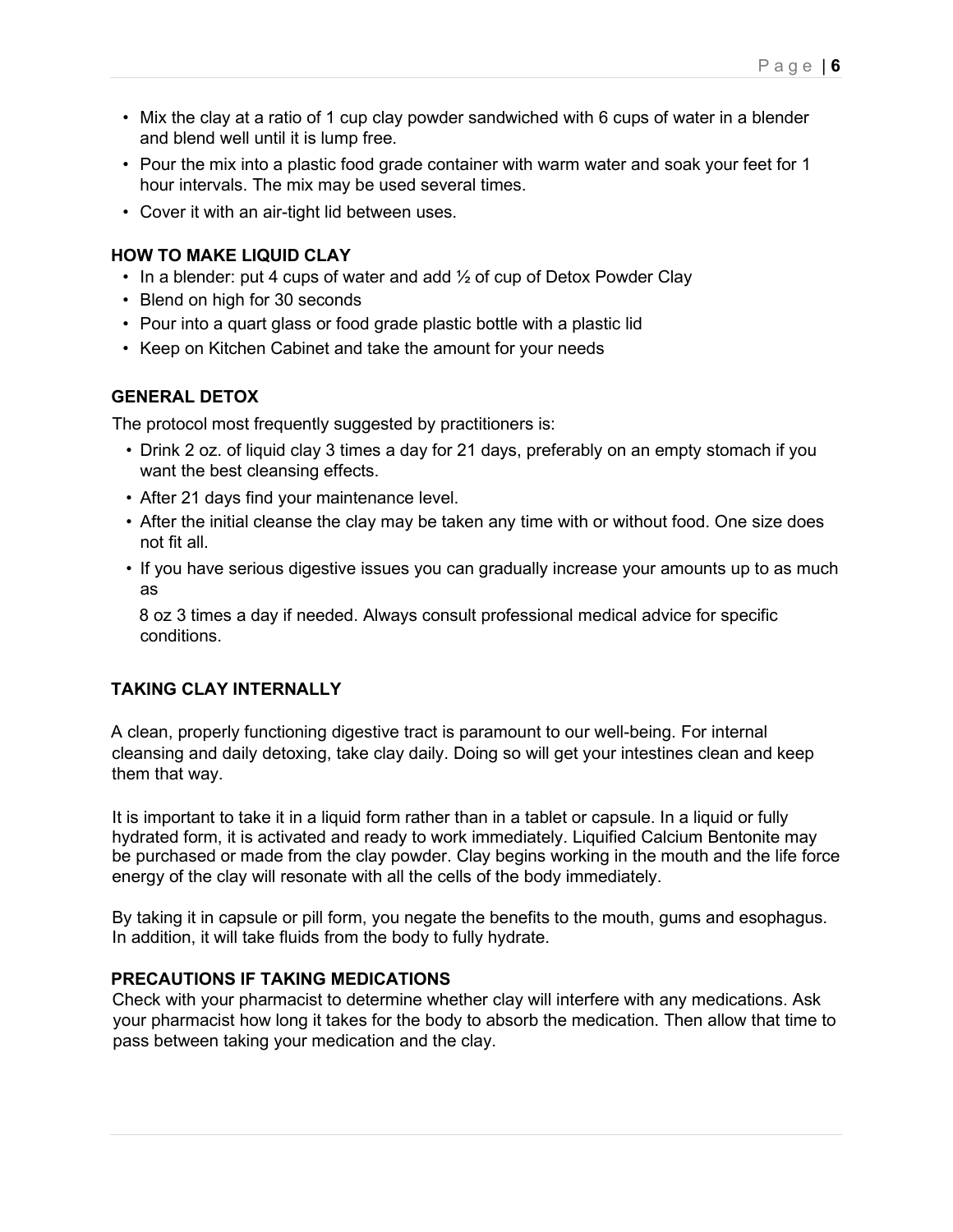#### <span id="page-6-0"></span>**SHOULD CONSTIPATION OCCUR**

It is not understood what gives most people three good bowel movements a day while others get constipated and some even have diarrhea.

If constipation occurs, you need to keep drinking the clay and take whatever you use to keep your janitorial services working until the colon is cleaned out. Taking over-the-counter magnesium tablets of 250 mg is a gentle solution. For diarrhea you may need to bulk up with fiber or psyllium husk. After being on the psyllium for a week, take a good probiotic to rebuild the gut flora.

# <span id="page-6-1"></span>**HOW TO MAKE A CLAY MASK**

- In a blender add 3 cups of water to 1 generous cup of clay. It will make three cups.
- Blend on high 30 seconds. Be sure to wash the metal blades soon after mixing.
- Pour into an airtight food grade plastic or glass container with a plastic lid.
- Allow the mix to stand for 15 minutes with lid slightly loosened to vent and allow for expansion.
- Use for topical applications.

# <span id="page-6-2"></span>**TOPICAL APPLICATIONS**

The clay mask is excellent for the following issues:

- facials
- pulling out infections
- deep cleaning pores
- reducing inflammation and swelling
- pulling out irritating venom from insect bites
- stimulating circulation
- alkalizing the skin (it also softens and exfoliates it)

# <span id="page-6-3"></span>**CLAY POULTICES**

A poultice is a thick application of topical clay mask to an area for the following:

- open wounds
- burns
- rashes
- broken bones
- arthritic joints
- back pain
- pinched nerves
- toenail fungus
- eye irritations
- boils
- **sprains**
- migraine headaches and other bodily organ problems

Clay poultices should be  $\frac{1}{2}$  to  $\frac{3}{4}$  of an inch thick. In most cases a poultice can be left on for 2 to 4 hours or all night. Use plastic wraps to keep in moist and in place.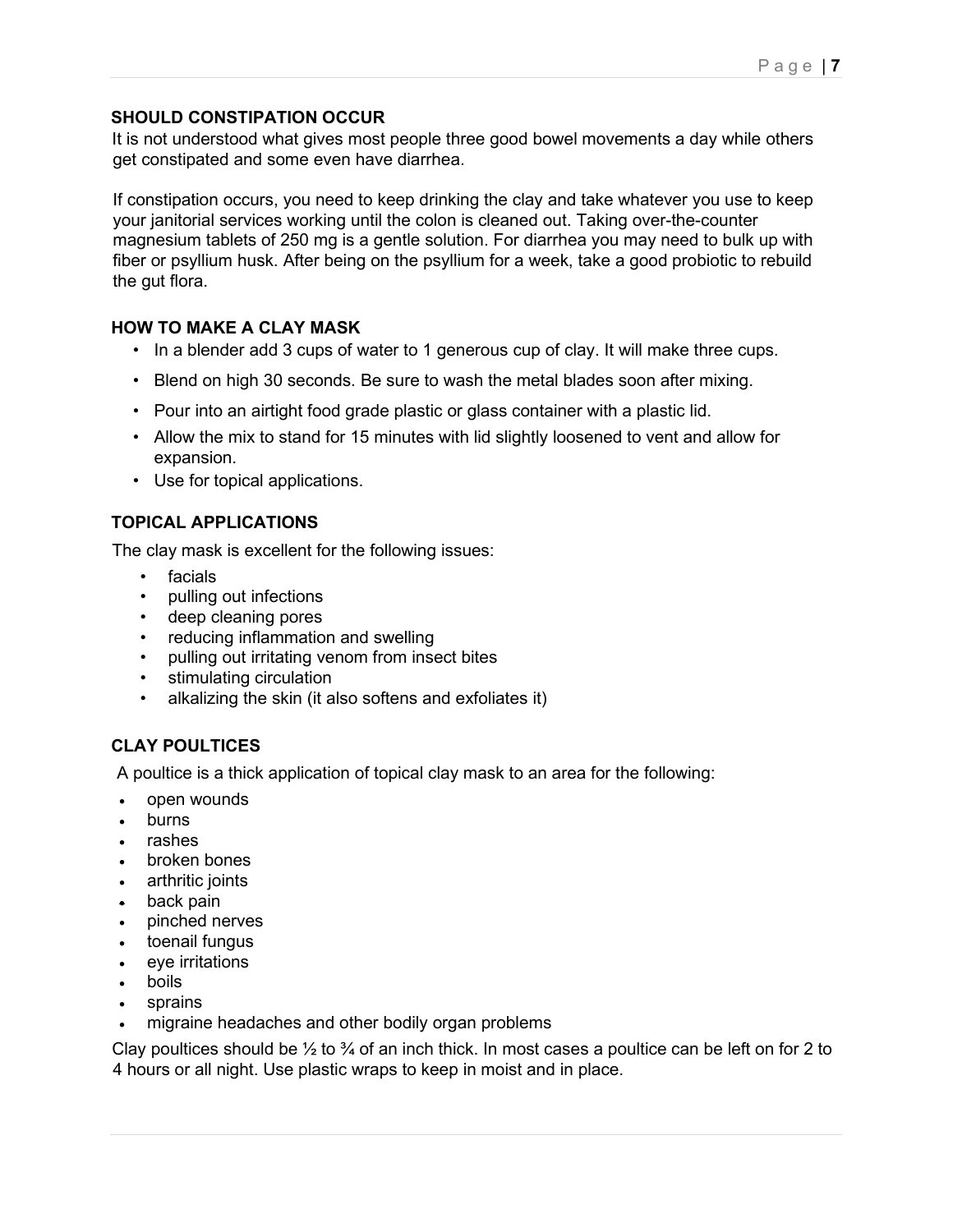If used to stimulate a body organ: Apply to one body organ at a time and leave on for 30 minutes to an hour the first time. Then leave overnight.

In some cases such as sinus infections, toenail fungus, sprains or bruises, apply the clay and leave it uncovered to dry.

Some areas of the body are difficult to wrap. Glad Press'n Seal wraps must be used in most cases.

Directions:

Cut a square or strip of Glad Press'n Seal larger than the area you want to put it on. On the sticky side put on an ample amount of the clay mask.

Apply the clay directly over the problem area and press the dry edges of the sticky side to the skin to hold in place.

#### <span id="page-7-0"></span>**FOR AN EYE POULTICE**

- Apply the clay mask thickly over a circular cotton pad and apply to the closed eyelid.
- Leave in place for 15 to 20 minutes. Gently wash off.
- For minor irritations, pour the liquid clay on the cotton pad and apply to eyes.

(This is very soothing and will relieve itching and reduce swelling from allergic reactions—an excellent treatment for a black eye).

# <span id="page-7-1"></span>**EYEWASH SOLUTION**

To make a clay eyewash solution:

- In a glass jar add  $\frac{1}{2}$  teaspoon of powder clay with 4-6 ounces of eyewash solution and let stand overnight.
- Pour the clear solution into a clean bottle to use in an eye cup or as eye drops daily as needed.
- Be sure to get eyewash and not lens cleaner.
- A. Some preferred eyewashes are:
	- I. Bausch & Lomb Advanced Eye Relief Eyewash
	- II. Collyrium for Fresh Eyes- Eyewash
	- III. Walgreen's Soothing Eyewash

#### <span id="page-7-2"></span>**CLAY APPLICATIONS FOR SINUSITIS**

- If you suffer from sinusitis, make a compress by saturating a hot wash rag with a hydrated clay mask. Lie down and cover your sinuses with the hot, wet compress for 15 to 20 minutes.
- At bedtime cover sinuses with a thin layer of clay mask, allow to dry and leave on all night.
- Repeat the above as often as needed.
- Drink 2 ounces of liquid clay twice daily, away from oral medications.
- In a Netti Pot make the saline solution and add 1/2 teaspoon of liquid clay. Swirl and use as directed as needed.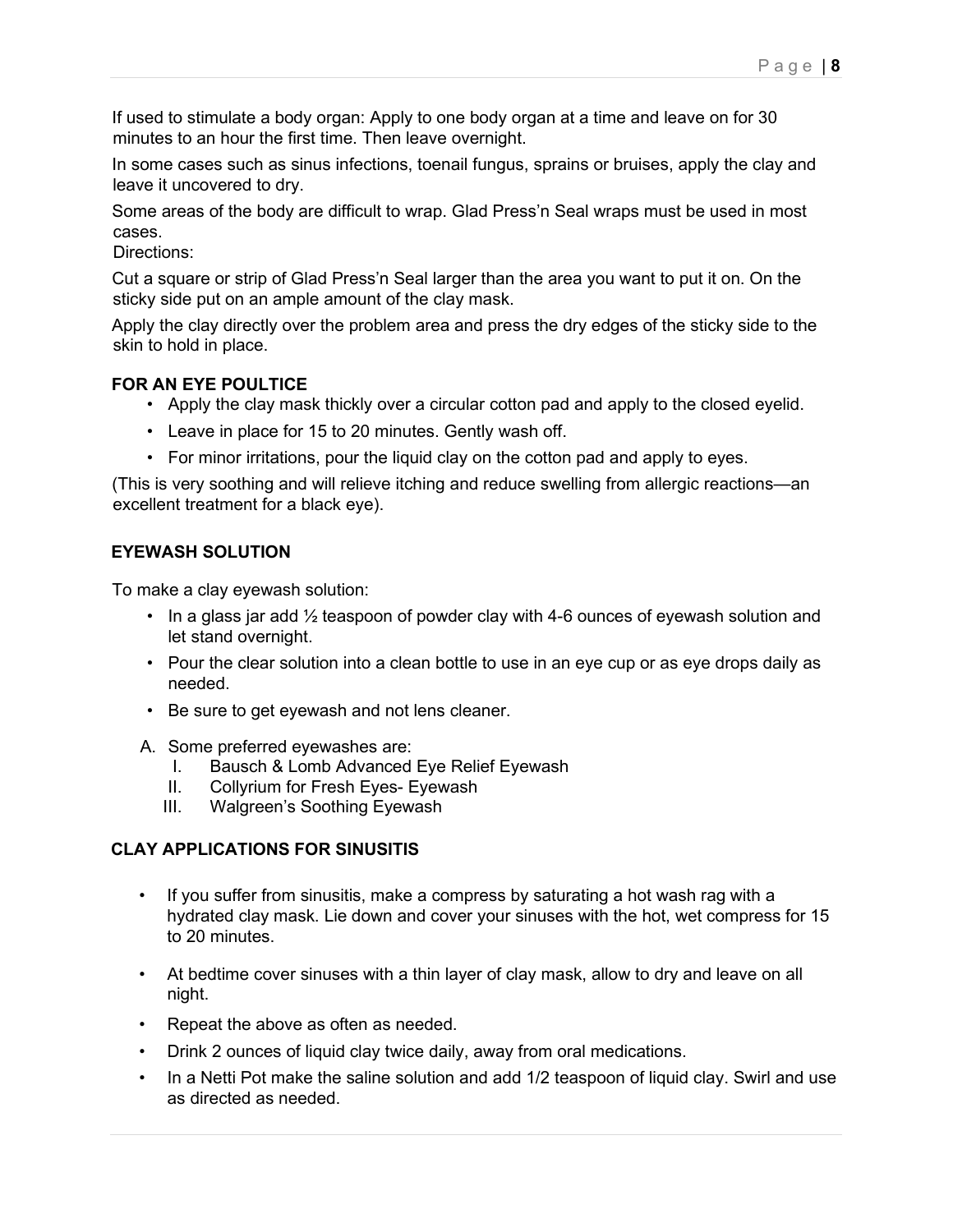• For blocked Sinuses heat 1cup of water in a small pan to a light boil then add 2 Tablespoons of liquid clay add to the water. Carefully cover with a towel and breathe in the steam. Discard remain liquid after heating.

#### <span id="page-8-0"></span>**CLAY PACKING FOR NOSE INJURY OR NOSE BLEED**

- Soak a strip of gauze in liquid clay.
- Roll to a size to fit the nostril and pack into the nostril for as long as needed.

#### **CLAY FOR ENEMAS AND DOUCHES**

• Add 2 ounces of the liquid clay to a pint of water. Use as needed.

# <span id="page-8-1"></span>**PROPER HANDLING AND STORAGE OF CLAY**

Follow these simple rules to keep your clay clean, effective, and active:

- Store away from extreme heat and direct sunlight.
- Liquid clay should be stored in a food grade plastic or glass bottle with a non-metallic lid and does not require refrigeration.
- Always use a clean utensil when scooping the clay out of the container.
- Never leave the clay in direct contact with metals for long periods of time. For example, don't leave the clay in a metal bowl. The clay's electromagnetic charge will act on the metal severely limiting the clay's ability to draw when applied to the skin and will cause deteriorating metals to prematurely rust.
- Keep out of close proximity to chemicals and strong odors.

# <span id="page-8-2"></span>**TAKING CLAY OVER TIME**

Most clays work best when taken over a long period. Clay does not offer instant cures for all ailments, but history shows it can encourage the body to put up a better fight when taken over time. Avoid high-sodium clays and acidic clays for internal use, especially over a prolonged time. Follow directions from the clay source supplier regarding its particular brand of clay.

When clay is taken for indefinite periods, it has no addictive qualities. One can quit taking clay at any time. There are no withdrawal symptoms, and you will never need to enter a withdrawal program. Many people ask whether clay is something they have to take for the rest of their lives. The answer to the question of course is, no, they don't have to; there is no danger in discontinuing its use. However, why not take something that is beneficial and will help cleanse and support the immune system? Especially in today's highly polluted world, the liver and kidneys are so overworked they never have a chance to rest. Taking Calcium Bentonite Clay every day helps keep the body functioning in tip-top condition. To maintain a healthy system, take clay daily.

However, remember all clays are not created equal. Again, avoid high-sodium clays, acidic clays and impure clays. Generally speaking, quality-tested, pure clays are the dependable safe clays. Pure means clean with nothing added and not processed. The regular intake of liquid clay can produce other benefits including parasite